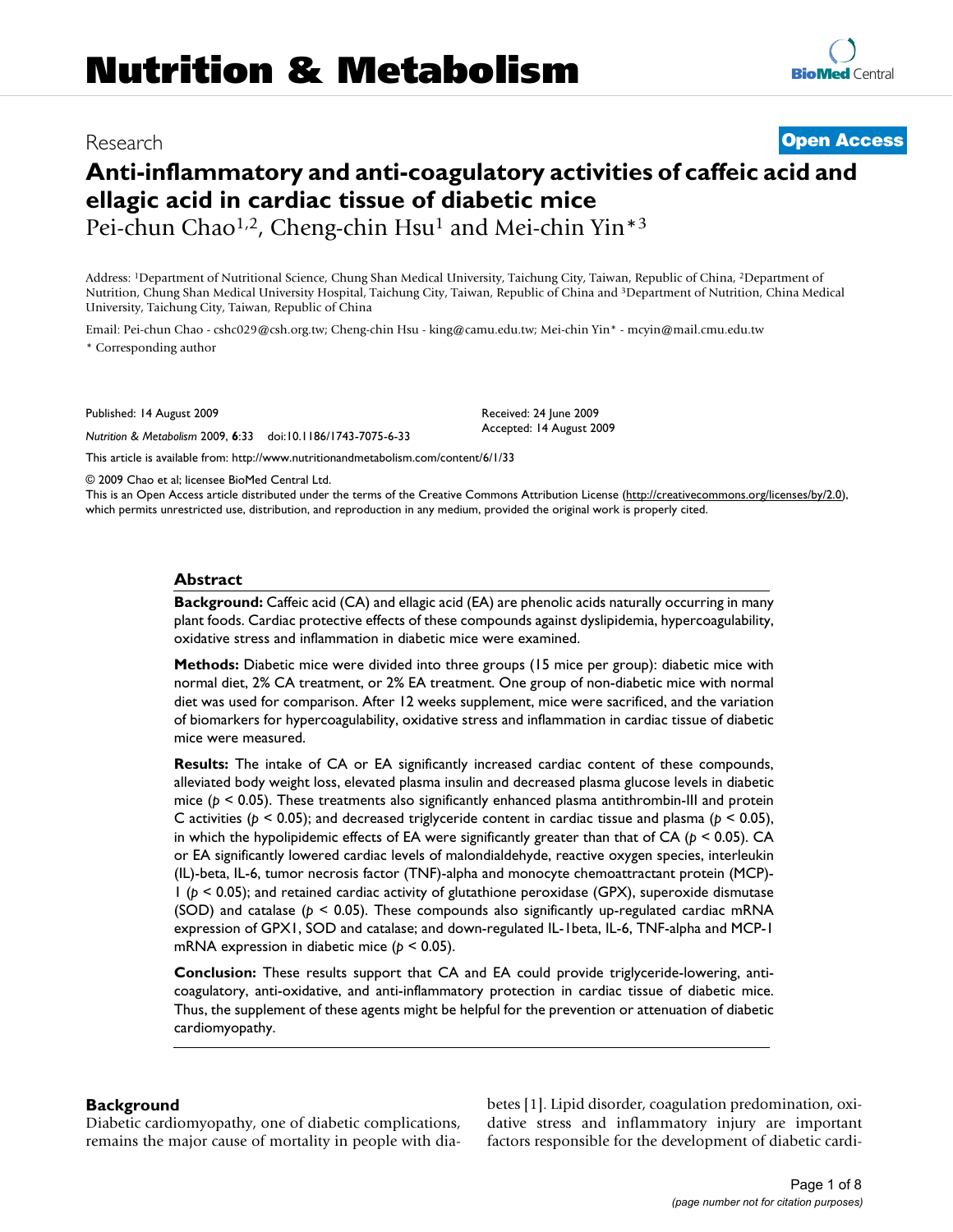omyopathy because these factors promote the progression of premature atherosclerosis, coronary insufficiency and myocardial infarction [2]. The hypercoagulability occurred in diabetic patients is due to the upregulation of blood coagulation factors such as fibrinogen, and/or downregulation of anticoagulation factors such as antithrombin-III (AT-III) [2,3]. Diabetes associated oxidative stress resulted from hyperglycemia-induced overproduction of free radicals and reactive oxygen species (ROS) could cause necrosis and/or apoptosis in cardiomyocytes [4,5]. In addition, disturbed balance between Th1 and Th2 cytokines and overproduced pro-inflammatory cytokines such as interleukin (IL)-1beta, tumor necrosis factor (TNF)-alpha and monocyte chemoattractant protein-1 (MCP-1) enhance systemic inflammatory stress and exacerbate diabetes associated cardiac dysfunctions [6,7]. Thus, any agent(s) with lipid-lowering, anti-coagulatory, anti-oxidative and/or anti-inflammatory activities may potentially prevent or delay the occurrence of diabetic cardiomyopathy.

Caffeic acid and ellagic acid are phenolic acids naturally occurring in many plant foods such as carrot, tomato, strawberry and blueberry [8,9]. It has been documented that these phenolic acids possess anti-oxidative activities such as scavenging free radicals and chelating metal ions [10,11]. Yamada et al. [12] reported that oral administration of caffeic acid resulted in the presence of its intact form in mice liver. However, the information regarding the accumulation of caffeic acid or ellagic acid in cardiac tissue after dietary supplement is lacked. On the other hand, the anti-diabetic effects of caffeic acid have been examined [13,14]; and these authors observed that this compound could decrease blood glucose level. So far, less information is available regarding the anti-diabetic effect of ellagic acid; and it also remains unknown that caffeic acid or ellagic acid could protect cardiac tissue against diabetes associated dyslipidemia, hypercoagulability, oxidative stress and inflammation.

The major purpose of this study was to investigate the lipid-lowering, anti-coagulatory, anti-oxidative and antiinflammatory effects of caffeic acid and ellagic acid in cardiac tissue of diabetic mice. Also, the impact of these compounds on cardiac mRNA expression of antioxidant enzymes and cytokines was examined. These results could elucidate the possible action modes from these compounds against diabetic cardiomyopathy.

# **Materials and methods** *Materials*

Caffeic acid (CA, 99%), ellagic acid (EA, 99.5%) and other chemicals were purchased from Sigma Chemical Co. (St. Louis, MO, USA). All chemicals used in measurements were of the highest purity commercially available.

# *Animals*

Male Balb/c mice, 3–4 wk old, were obtained from National Laboratory Animal Center (National Science Council, Taipei City, Taiwan). Mice were housed on a 12 h light:dark schedule; water and mouse standard diet were consumed *ad libitum*. The use of mice was reviewed and approved by China Medical University animal care committee (CMU-97-22-N). To induce diabetes, mice with body weights of  $22.9 \pm 0.8$  g were treated with a single i.v. dose (50 mg/kg) of streptozotocin dissolved in citrate buffer (pH 4.5) into the tail vein of 12-h fasted mice. The blood glucose level was monitored on d 5 and 10 from the tail vein using a one-touch blood glucose meter (Lifescan, Inc. Milpitas, CA, USA). Mice with fasting blood glucose levels  $\geq 14.0$  mmol/l were used for this study.

# *Experimental design*

CA or EA at 2 g was mixed with 98 g power diet containing (g/100 g): 64 starch, 23 protein, 3.5 fat, 5 fiber, 1 vitamin mixture and 3 salt mixture (PMI Nutrition International LLC, Brentwood, MO, USA). After diabetes was induced, mice were divided into three groups (15 mice per group): diabetic mice with normal diet, diabetic mice with 2% CA treatment, and diabetic mice with 2% EA treatment. One group of non-diabetic mice with normal diet was used for comparison. All mice had free access to food and water at all times. Body weight, consumed water volume and food were recorded. After 12 wk supplementation, mice were sacrificed with carbon dioxide. Blood was collected, and plasma was separated from erythrocytes immediately. Cardiac tissue was removed and perfused for 2 min by phosphate buffer saline (PBS, pH 7.2) to remove the remaining blood. Cardiac tissue at 0.2 g was homogenized on ice in 2 ml PBS, and the filtrate was collected. The protein concentration of plasma or cardiac tissue filtrate was determined by the method of Lowry et al. [15] using bovine serum albumin as a standard. In all experiments, the sample was diluted to a final concentration of 1 g protein/l using PBS, pH 7.2.

# *Content of CA or EA in cardiac tissue*

An HPLC method described in Yamada et al. [12] was used to analyze the cardiac content of intact form of CA or EA, in which an octadecylsilica column  $(4.6 \times 250 \text{ mm})$ , Wakopak, Wako Pure Chemical Industry, Tokyo, Japan), and a mobile phase consisting of 95.6%  $H_2O$ , 4.1% ethyl acetate and 0.3% acetic acid were used at 30°C with a flow rate of 0.8 ml/min.

# *Assay of glucose, insulin, alanine aminotransferase (ALT) and aspartate aminotransferase (AST) activities*

Plasma glucose level (mmol/l) was measured by a glucose kit (Sigma Chemical Co., St. Louis, MO, USA). Plasma insulin level (nmol/l) was measured by using a rat insulin radioimmunoassay kit (SRI-13K, Linco Research Inc., St.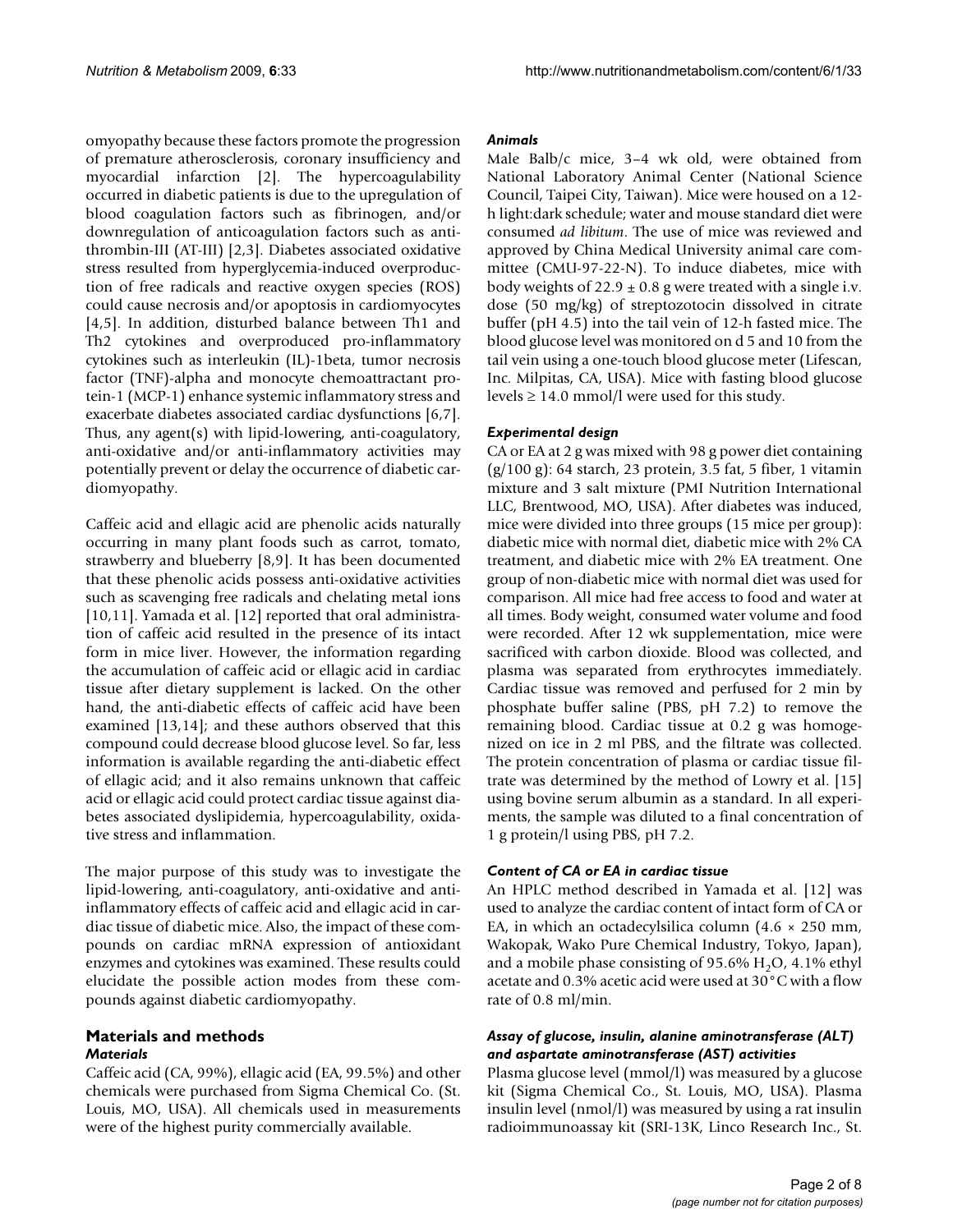Charles, MO, USA). For glucose and insulin, the intra coefficients of variation (CVs) were 7.1 and 5.4%; and the inter CVs were 6.3 and 5.8%. Serum activity of ALT and AST were determined by using commercial assay kits (Randox Laboratories Ltd., Crumlin, UK), their intra and inter CVs were in the range of 2.5–4.6%.

# *Lipid analyses*

Triglyceride (TG) and total cholesterol (TC) levels (g/l) in plasma were determined by triglycerides/GB kit and cholesterol/HP kit (Boehringer Mannheim, Germany), respectively. For TG and TC, their intra CVs were 4.3 and 5.0%; and their inter CVs were 3.7 and 4.8%. Total lipids were extracted from cardiac tissue, TG concentration (mg/ g wet tissue) was quantified by a colorimetric assay [16], and total cholesterol (mg/g wet tissue) was measured using *o*-phthalaldehyde [17].

# *Measurement of blood coagulation and anticoagulation factors*

Blood samples were anticoagulated using sodium citrate according to the protocols provided by the manufacturers of the kits used. Plasma fibrinogen level (g/l) was measured based on the principle of salting out using a commercial kit (Iatroset Fbg, Iatron Laboratory, Tokyo, Japan). Plasminogen activator inhibitor-1 (PAI-1) activity (kU/l) was assayed by a commercial kit (Trinity Biotech plc, Co. Wicklow, Ireland). For fibrinogen and PAI-1, the intra and inter CVs ranged from 5.4 to 6.7%. The activity (%) of AT-III and protein C in plasma was determined by chromogenic assays according to the manufacturer'sinstruction s using commercial AT-III and protein C kits (Sigma Chemical Co., St. Louis, MO, USA), and was shown as ratio of those in normal human plasma. For AT-III and protein C, the intra CVs were 3.4 and 4.7%; and the inter CVs were 6.0 and 7.2%.

## *Determination of oxidative and anti-oxidative status*

Glutathione (GSH) and oxidized glutathione (GSSG) concentrations (nmol/mg protein) in cardiac tissue were determined by commercial colorimetric GSH and GSSG assay kits (OxisResearch, Portland, OR, USA). For GSH and GSSG, the intra CVs were 5.0 and 5.8%; and the inter CVs were 4.2 and 6.0%. Glutathione peroxidase (GPX), catalase and superoxide dismutase (SOD) activities (U/ mg protein) in cardiac tissue were determined by commercial assay kits (Calbiochem Inc., San Diego, CA, USA). Their intra CVs were in the range of 6.3–7.5%; and inter CVs were in the range of 5.9–7.8%. Lipid oxidation in cardiac tissue was determined by measuring the level of malondialdehyde (MDA, μmol/mg protein) via an HPLC method [18]. The method described in Privratsky et al. [19] was used to determine the amount of ROS in cardiac tissue. Briefly, 10 mg cardiac tissue was homogenized in 1 ml of ice cold 40 mM Tris-HCl buffer (pH 7.4), and further diluted to 0.25% with the same buffer. Then, samples were loaded with 10 μmol/l 2', 7'-dichlorofluorescin at 37°C for 30 min. After rinsing, and the fluorescence intensity was measured using a fluorescent microplate reader with excitation wavelength at 480 nm and emission wavelength at 530 nm. Untreated samples were used to determine background fluorescence.

# *Cardiac inflammatory factors analyses*

Cardiac tissue was homogenized in 10 mM Tris-HCl buffered solution (pH 7.4) containing

2 M NaCl, 1 mM ethylenediaminetetraacetic acid, 0.01% Tween 80, 1 mM phenylmethylsulfonyl fluoride, and centrifuged at  $9000 \times g$  for 30 min at 4°C. The resultant supernatant was used for cytokine determination. The levels of IL-1beta, IL-6, TNF-alpha, IL-4, IL-10 and MCP-1 were measured by ELISA using cytoscreen immunoassay kits (BioSource International, Camarillo, CA, USA). Samples were assayed in duplicates according to manufacturer's instructions. The sensitivity of the assay, i.e., the lower limit of detection, was 5 nmol/l for IL-1beta, IL-4, IL-6, IL-10 and 10 nmol/l for TNF-alpha and MCP-1.

# *Real-time polymerase chain reaction (RT-PCR) for mRNA expression*

RT-PCR was used to examine the cardiac mRNA expression of catalase, GPX1, SOD, IL-1beta, IL-6, TNF-alpha and MCP-1. Cardiac tissue was homogenized in guanidinethiocyanate, and RNA was extracted using TRIizol reagent and further digested with DNase. Two μg of total RNA was used to generate cDNA. Reverse transcription was performed in a one-step protocol using the iScript cDNA Synthesis Kit (Bio-Rad Co., Hercules, CA, USA) according to the manufacturer's instructions. The primers were as follows. Catalase: forward, 5'-TTC AGA AGA AAG CGG TCA AGA AT-3', reverse, 5'-GAT GCG GGC CCC ATA GTC-3'; GPX1: forward, 5'-CCC CAC TGC GCT CATGA-3', reverse, 5'-GGC ACA CCG GAG ACC AAA-3'; Cu-Zn SOD: forward, 5'-TGG GTT CCA CGT CCA TCA GTA-3', reverse,5'-ACC GTC CTT TCC AGC AGT CA-3'; IL-1beta: forward,5'-TGT GGC TGT GGA GAA GCT GT-3', reverse, 5'-CAG CTC ATA TGG GTC CGA GA-3'; IL-6: forward, 5'- CAC GGC CTT CCC TAC TTC AC-3', reverse, TGC AAG TGC ATC ATC GTT GT-3'; TNF-alpha: forward, 5'-ACT CAA CAA ACT GCC CTT CTG AG-3', reverse, 5'-TTA CAG CTG GTT TCG ATC CAT TT-3'; MCP-1: forward, 5'-CAG GTC CCT GTC ATG CTT CT-3', reverse, 5'-CAC TGT CAC ACT GGT CAC T-3'; glyceraldehyde-3-phosphate dehydrogenase (GAPDH): forward, 5'-TGA TGA CAT CAA GAA GGT GGT GAA G-3', reverse,5'-CCT TGG AGG CCATGT AGG CCA T-3'. The target concentration was expressed relative to the concentration of a reference housekeeping gene, GAPDH. PCR was conducted using the following parameters: 50°C for 2 min, 95°C for 10 min and 40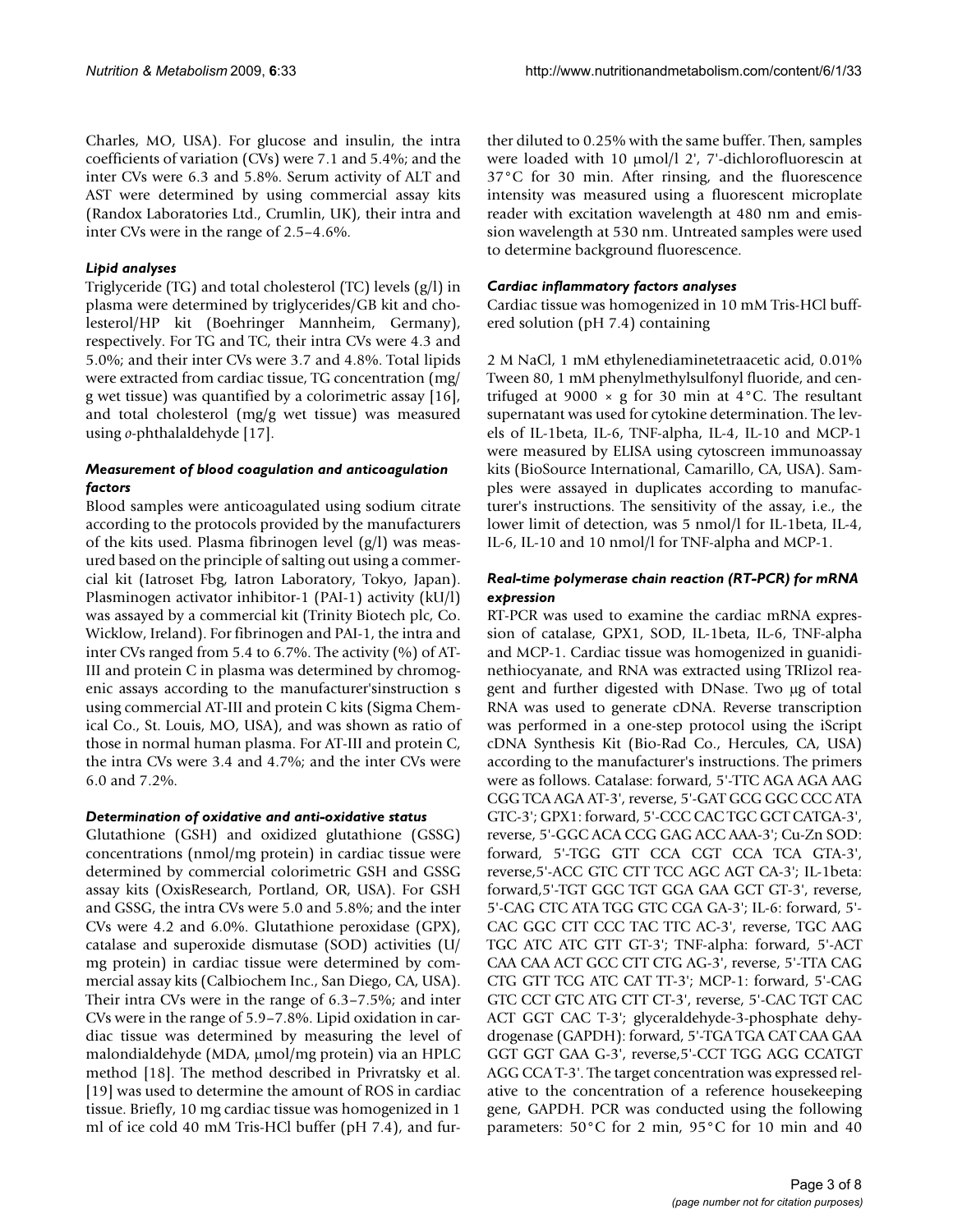

**Plasma level of glucose (mmol/l) or insulin (nmol/l) of non-diabetic mice (Non-DM), diabetic mice consumed normal diet (DM), 2% caffeic acid (CA) or ellagic acid (EA) at 1 and 12 week**. Data are mean ± SD,  $n = 15$ . a-dMeans among bars without a common letter differ,  $p < 0.05$ .

cycles at 94°C for 20 s and 60°C for 1 min. Generated fluorescence from each cycle was quantitatively analyzed by using the Taqman system based on real-time sequence detection system (ABI Prism 7700; Perkin-Elmer Inc., Foster City, CA, USA). In this present study, the mRNA level of the control group (without diabetes and with normal diet) was defined as 100%; then, mRNA level of other groups were calculated as percentage of the control group.

#### *Statistical analysis*

All data were expressed as mean ± standard deviation (SD). A statistical software package, SAS program (Version 5.1), was used to perform statistical analysis. One-way analysis of variance (ANOVA), followed by Dunnett's ttest was used to assess the significance of any change

| Table 1: Content of caffeic acid (CA) and ellagic acid (EA) in |
|----------------------------------------------------------------|
| cardiac tissue from diabetic mice consumed normal diet (DM),   |
| 2% CA or EA at 12 week.                                        |

|                              | Cardiac tissue<br>(mg/100 g wet tissue)  |                |                |
|------------------------------|------------------------------------------|----------------|----------------|
|                              | DM                                       | DM+CA          | DM+FA          |
| Caffeic acid<br>Ellagic acid | $\mathbf{a}$<br>$\overline{\phantom{0}}$ | $24.7 \pm 2.3$ | $29.5 \pm 3.5$ |

ameans too low to be detected.

Data are mean  $\pm$  SD, n = 15.

between groups. Statistical significance is defined as *p* < 0.05.

#### **Results**

The content of CA or EA in cardiac tissue is shown in Table 1. Dietary supplement of these compounds significantly increased their content in cardiac tissue of diabetic mice. Water intake, food intake, body weight and serum levels of ALT and AST at wks 1 and 12 are presented in Table 2. Compared with diabetic mice with normal diet, mice with CA and EA supplement had significantly lower water intake, lower food intake and higher body weight at wk 12 (*p* < 0.05). CA or EA treatment did not affect serum activity of ALT and AST in diabetic mice (*p* > 0.05). Plasma levels of glucose and insulin are presented in Figure 1. Compared with diabetic mice with normal diet, CA and EA treatments significantly decreased glucose level and **Figure 1** increased insulin level at wk 12  $(p < 0.05)$ .

**Table 2: Water intake (WI, ml/mouse/d), food intake (FI, g/ mouse/d), body weight (BW, g/mouse), serum alanine aminotransferase activity (ALT, U/l), aspartate aminotransferase activity (AST, U/l) of non-diabetic mice (Non-DM), diabetic mice consumed normal diet (DM), 2% caffeic acid (CA) or ellagic acid (EA) at 1 and 12 week.** 

|     | Non-DM                | DM                         | DM+CA                  | DM+EA                      |
|-----|-----------------------|----------------------------|------------------------|----------------------------|
| WI  |                       |                            |                        |                            |
| L   | $2.5 \pm 0.4^{\circ}$ | $3.6 \pm 0.7$ <sup>a</sup> | $3.1 \pm 0.4^{\circ}$  | $3.2 \pm 0.5^{\circ}$      |
| 12  | $3.0 \pm 0.5^{\circ}$ | $7.9 \pm 1.2$ c            | $5.6 \pm 0.8$          | $6.0 \pm 0.7$ <sup>b</sup> |
| FI  |                       |                            |                        |                            |
| ı   | $2.2 \pm 0.6^{\circ}$ | $2.4 \pm 0.5^{\circ}$      | $2.3 \pm 0.7^{\circ}$  | $2.5 \pm 0.6^a$            |
| 12  | $3.1 \pm 1.0^a$       | $7.2 \pm 1.3$ c            | $5.8 \pm 0.8$          | 6.1 $\pm$ 0.9 <sup>b</sup> |
| BW  |                       |                            |                        |                            |
| ı   | $22.9 \pm 1.2^b$      | $20.6 \pm 1.0^a$           | $21.0 \pm 1.3^{\circ}$ | $21.2 \pm 0.8^{\circ}$     |
| 12  | $29.7 \pm 2.0$ d      | $11.5 \pm 1.4^a$           | $16.2 \pm 1.0$ c       | $14.7 \pm 0.9$             |
| ALT |                       |                            |                        |                            |
| ı   | $52 \pm 5^{\circ}$    | $54 \pm 7^{\circ}$         | $50 \pm 3^{\circ}$     | $55 \pm 4^{\circ}$         |
| 12  | $51 \pm 6^a$          | $50 \pm 5^{\circ}$         | $52 \pm 7^{\circ}$     | $53 \pm 5^{\circ}$         |
| AST |                       |                            |                        |                            |
| ı   | $75 + 9a$             | $72 \pm 4^{\circ}$         | $77 \pm 5^{\circ}$     | $70 \pm 7^{\circ}$         |
| 12  | $74 \pm 6^{\circ}$    | $73 \pm 8^{\circ}$         | 71 ± 5ª                | $72 \pm 4^{\circ}$         |
|     |                       |                            |                        |                            |

Data are mean  $\pm$  SD, n = 15.

a-dMeans in a row without a common letter differ, *p* < 0.05.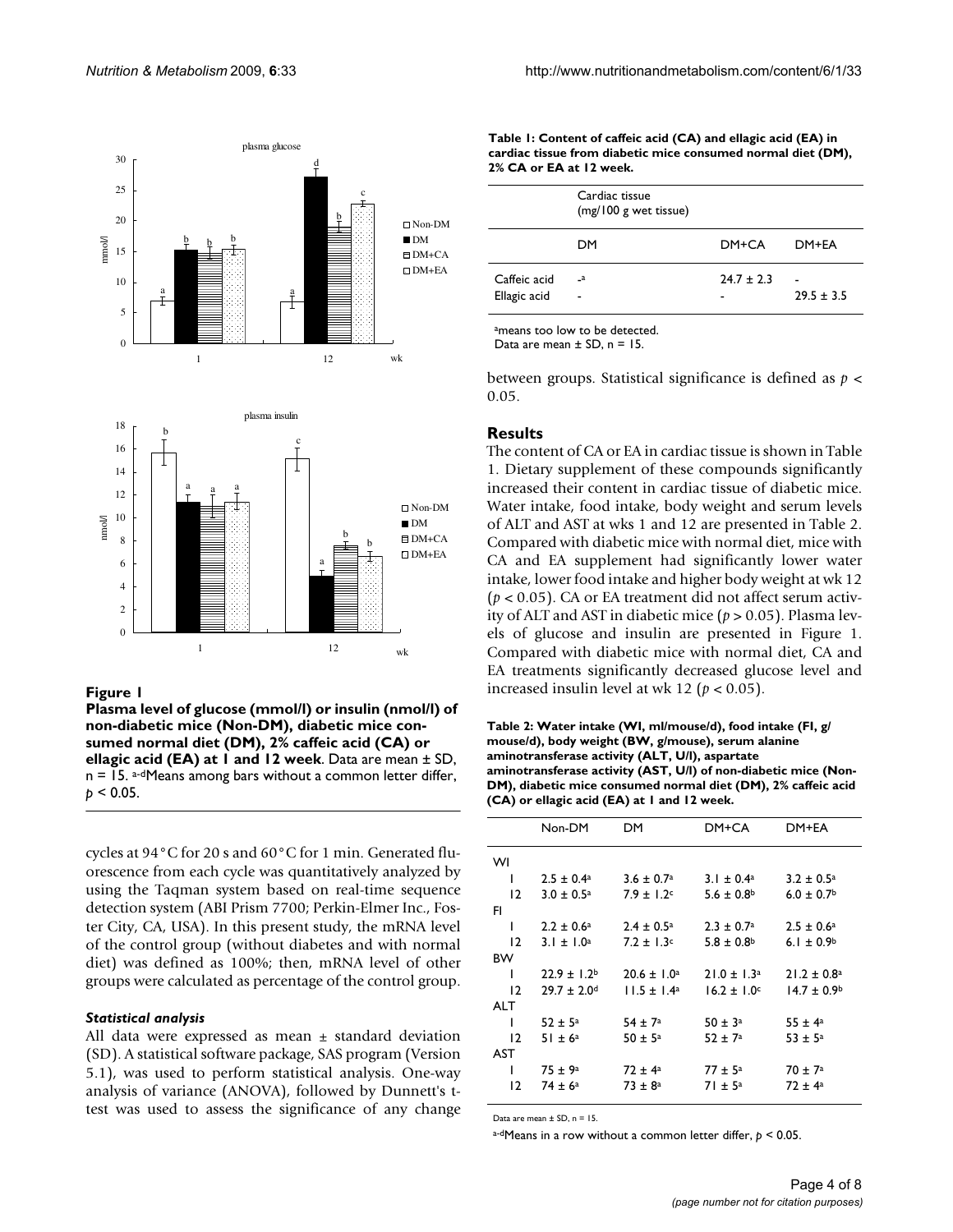|                     | Non-DM                       | DM                       | DM+CA                      | DM+EA                      |
|---------------------|------------------------------|--------------------------|----------------------------|----------------------------|
| Cardiac tissue      |                              |                          |                            |                            |
| TG, mg/g wet tissue | $25.4 \pm 1.8^{\circ}$       | 41.7 ± 2.3 <sup>d</sup>  | $36.8 \pm 1.7$             | $32.4 \pm 2.0^{\circ}$     |
| TC, mg/g wet tissue | $2.9 \pm 0.8$ <sup>a</sup>   | $4.2 \pm 0.8$            | $4.0 \pm 0.9$ <sup>b</sup> | $3.9 \pm 0.7$ <sup>b</sup> |
| Plasma              |                              |                          |                            |                            |
| TG, g/I             | $2.24 \pm 0.18$ <sup>a</sup> | 4.16 ± 0.34 <sup>d</sup> | $3.51 \pm 0.15$ c          | $3.04 \pm 0.21^{\circ}$    |
| TC, g/I             | $1.34 \pm 0.23$ <sup>a</sup> | $3.67 \pm 0.31$          | $3.56 \pm 0.26$            | $3.61 \pm 0.23^b$          |

**Table 3: Level of triglyceride (TG) and total cholesterol (TC) in cardiac tissue and plasma from non-diabetic mice (Non-DM), diabetic mice consumed normal diet (DM), 2% caffeic acid (CA) or ellagic acid (EA) at 12 week.** 

a-dMeans in a row without a common letter differ,  $p < 0.05$ .

Data are mean  $\pm$  SD, n = 15.

TG and TC content in cardiac tissue and plasma at wk 12 are shown in Table 3. CA and EA treatments significantly lowered cardiac and plasma TG content ( $p < 0.05$ ), in which the effect of EA was greater than that of CA ( $p \lt$ 0.05). Both CA and EA failed to affect TC content in cardiac tissue and plasma (p > 0.05). Plasma levels of coagulation and anti-coagulation factors at wk 12 are shown in Table 4. CA and EA treatments significantly elevated AT-III and protein C activities ( $p < 0.05$ ); but failed to affect PAI-1 activity and fibrinogen level in diabetic mice ( $p > 0.05$ ).

As shown in Table 5, CA or EA treatment significantly decreased cardiac levels of MDA, ROS and GSSG in diabetic mice ( $p < 0.05$ ); these supplements also significantly increased cardiac GSH level and retained activity of GPX, SOD and catalase (*p* < 0.05). Cardiac levels of cytokines are presented in Table 6. CA or EA supplement significantly reduced IL-1beta, IL-6, TNF-alpha and MCP-1 levels (*p* < 0.05); but these compounds failed to affect cardiac IL-4 and IL-10 levels ( $p > 0.05$ ). The effects of CA or EA on mRNA expression of cardiac catalase, SOD, GPX1, IL-1beta, IL-6, TNF-alpha and MCP-1 are shown in Figure 2. CA or EA treatment significantly up-regulated mRNA expression of catalase, SOD and GPX1; and down-regulated IL-1beta, IL-6, TNF-alpha and MCP-1 mRNA expression in cardiac tissue of diabetic mice (*p* < 0.05).

# **Discussion**

Our present study revealed that the dietary supplement of caffeic acid and ellagic acid increased cardiac content of these compounds in their intact forms; and these treatments effectively elevated insulin secretion, improved glycemic control, decreased plasma and cardiac triglyceride levels, diminished cardiac oxidative and inflammatory stresses, and attenuated coagulation risk in diabetic mice. These findings support that these agents could protect cardiac tissue against the progression of diabetic cardiomyopathy via these triglyceride-lowering, anti-oxidative, anti-coagulatory and anti-inflammatory effects.

We found that these compounds substantially elevated insulin secretion, which might subsequently attenuate dyslipidemia in CA or EA treated diabetic mice via improving lipid metabolism. Thus, the observed lower triglyceride accumulation in cardiac tissue and plasma could be explained. Diabetes is a thrombosis-prone condition because hyperglycemia-induced ROS causes platelet dysfunction, and insulin deficiency reduces the release of thrombolytic enzymes such as tissue plasminogen activators [20]. Activated AT-III and protein C are important anticoagulants because AT-III inhibits the activity of a number of proteases in the coagulation cascade, and protein C inactivates coagulation factors such as factors Va and VIIIa [21]. The results of our present study indicated that caffeic acid or ellagic acid treatment markedly elevated AT-III and protein C activities, which might consequently enhance anticoagulatory activity and alleviate diabetes associated hypercoagulability. These findings support that these compounds could improve hemostatic disorder and reduce the risk of diabetes associated athero-

**Table 4: Coagulatory factors, PAI-1 activity and fibrinogen level; anti-coagulatory factors, AT-III and protein C in plasma from nondiabetic mice (Non-DM), diabetic mice consumed normal diet (DM), 2% caffeic acid (CA) or ellagic acid (EA) at 12 week.** 

|                 | Non-DM                  | DM                           | DM+CA                   | DM+EA                    |  |
|-----------------|-------------------------|------------------------------|-------------------------|--------------------------|--|
| PAI-I, kU/I     | $7.4 \pm 0.7^{\circ}$   | $19.2 \pm 1.3^b$             | $18.7 \pm 1.4^b$        | $18.5 \pm 1.0^{\circ}$   |  |
| Fibrinogen, g/l | $2.41 \pm 0.19^a$       | $4.91 \pm 0.27$ <sup>b</sup> | $4.65 \pm 0.30^{\circ}$ | $4.70 \pm 0.21$          |  |
| AT-III, %       | $138 \pm 12$ c          | $70 \pm 4^{\circ}$           | $98 \pm 5^{\circ}$      | $104 \pm 7$ <sup>b</sup> |  |
| Protein C, %    | $96 \pm 6$ <sup>c</sup> | $58 \pm 5^{\circ}$           | $75 \pm 7^{\circ}$      | $80 \pm 6^{\circ}$       |  |

a-cMeans in a row without a common letter differ,  $p < 0.05$ . Data are mean  $\pm$  SD, n = 15.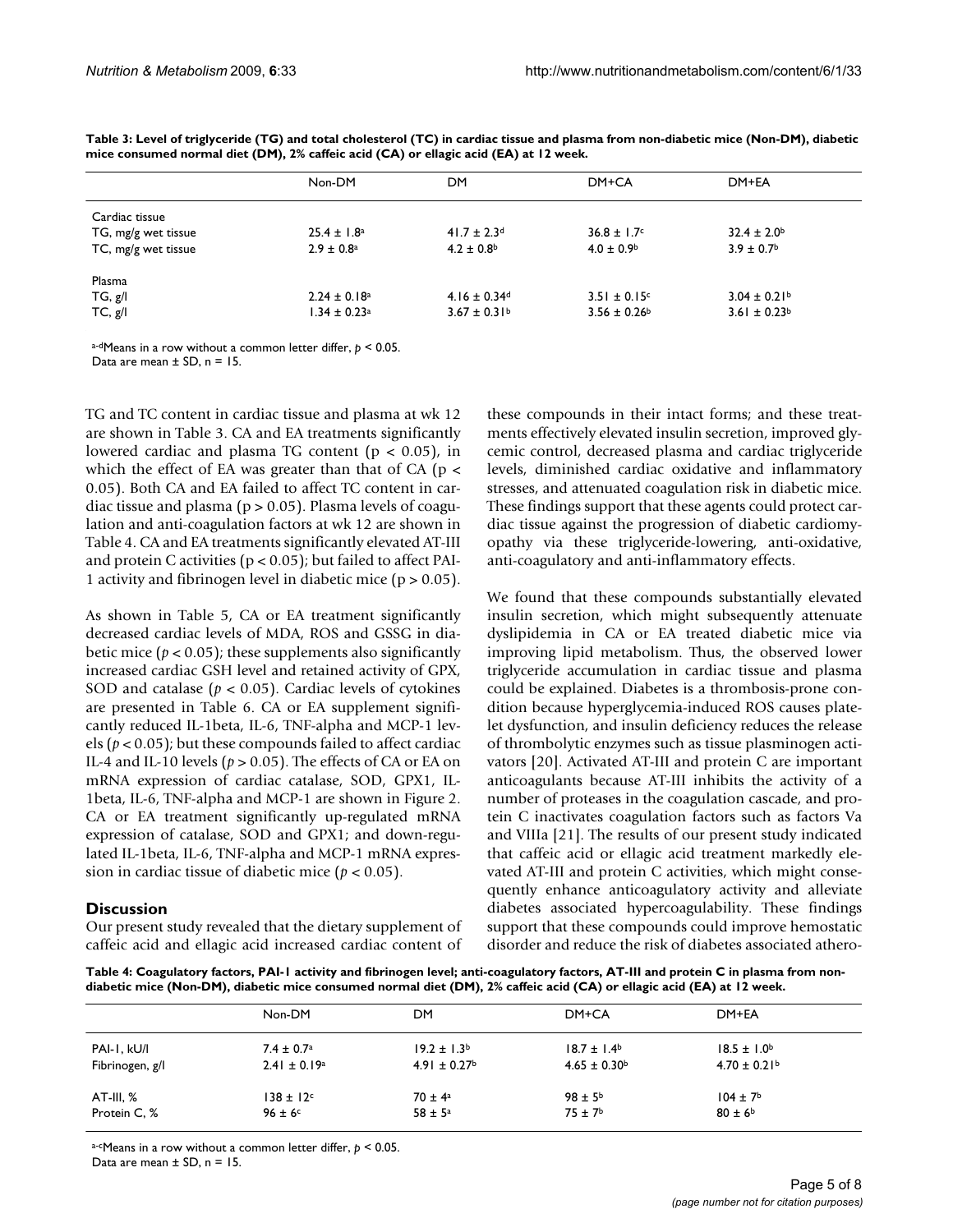

#### Figure 2

**Cardiac mRNA expression of catalase, GPX1, SOD, IL-1beta, IL-6, TNF-alpha and MCP-1 in mice without diabetes (Non-DM), diabetic mice consumed normal diet (DM), 2% caffeic acid (CA) or ellagic acid (EA) at 12 week**. Data are mean ± SD, n = 15. a-dMeans among bars without a common letter differ, *p* < 0.05.

genesis and thrombosis via decreasing triglyceride level in circulation and cardiac tissue as well as enhancing activity of fibrinolytic factors such as AT-III and protein C. On the other hand, fibrinogen is a precursor in fibrin formation and a cofactor in platelet aggregation; PAI-1 is the primary physiologic inhibitor of fibrinolysis [22]. Our present study found that test compounds failed to affect fibrinogen level and PAI-1 activity in diabetic mice. Obviously, these compounds could not attenuate hypercoagulability via suppressing coagulatory factors such as fibrinogen and PAI-1.

Diabetes is also an inflammation-prone condition because hyperglycemia-induced ROS stimulates signal transduction to elaborate inflammatory cytokines, e.g. TNF-alpha, IL-1beta and IL-6 [23], which facilitates inflammation, endothelial dysfunction, coagulation and exacerbated the severity of diabetes [24,25]. Our present study observed that caffeic acid or ellagic acid supplement effectively suppressed cardiac mRNA expression of these inflammatory cytokines, which contributed to diminish cardiac inflammatory reactions in diabetic mice. These results supported that these compounds were potent agents against diabetes-associated cardiac inflammation. We also notified that these compounds did not affect cardiac levels of IL-4 and IL-10, anti-inflammatory and immunosuppressive cytokines. Thus, the diminished diabetic cardiac inflammation from these agents was not due to their stimulation on the production of anti-inflammatory cytokines. It has been reported that elevated serum MCP-1 level could serve as an inflammatory marker in patients at risk for atherosclerotic vascular diseases because MCP-1 is a chemotactic factor for activating monocytes and macrophages, and could recruit monocytes to the sites of injury [26,27]. In our present study, the increased cardiac MCP-1 level indicated that these diabetic mice were at risk for cardio-vascular complications. Meanwhile, we also found that the supplement of caffeic acid and ellagic acid markedly lowered cardiac MCP-1 protein production in diabetic mice. These results indicated that these compounds could protect cardiac tissue against inflammation via decreasing the activation of monocytes and macrophages, and lowering the recruitment of monocytes.

It has been documented that caffeic acid and ellagic acid possess non-enzymatic antioxidant activity such as scavenging free radicals, and enzymatic antioxidant activity

**Table 5: Level of MDA, ROS, GSSG, GSH and activity of catalase, GPX, SOD in cardiac tissue from non-diabetic mice (Non-DM), diabetic mice consumed normal diet (DM), 2% caffeic acid (CA) or ellagic acid (EA) at 12 week.** 

|                        | Non-DM                       | DM                           | DM+CA                        | DM+EA                   |
|------------------------|------------------------------|------------------------------|------------------------------|-------------------------|
| MDA, umol/mg protein   | $0.63 \pm 0.09^{\circ}$      | $3.17 \pm 0.26$ <sup>d</sup> | $1.45 \pm 0.13^b$            | $1.97 \pm 0.15$ c       |
| ROS, nmol/mg protein   | $0.31 \pm 0.09^{\circ}$      | $1.08 \pm 0.13$ c            | $0.83 \pm 0.07$ <sup>b</sup> | $0.72 \pm 0.10^{\circ}$ |
| GSSG, nmol/mg protein  | $0.27 \pm 0.07$ <sup>a</sup> | $1.32 \pm 0.12$ <sup>d</sup> | $0.56 \pm 0.07^{\rm b}$      | $0.83 \pm 0.05$ c       |
| GSH, nmol/mg protein   | $18.9 \pm 1.8$ <sup>d</sup>  | $10.6 \pm 1.0^a$             | $14.6 \pm 1.2$ c             | $12.0 \pm 1.5^{\circ}$  |
| GPX, U/mg protein      | $35.4 \pm 2.6$ c             | $17.6 \pm 1.2^a$             | $21.2 \pm 2.0^{\circ}$       | $22.6 \pm 2.3$          |
| Catalase, U/mg protein | $27.3 \pm 2.0$ <sup>d</sup>  | $14.0 \pm 0.9^{\circ}$       | $21.6 \pm 1.8$ c             | $18.7 \pm 1.5^{\circ}$  |
| SOD, U/mg protein      | $30.7 \pm 2.3$ d             | $16.9 \pm 1.0^a$             | $23.1 \pm 1.6$ c             | $19.1 \pm 1.2^b$        |

a-dMeans in a row without a common letter differ,  $p < 0.05$ . Data are mean  $\pm$  SD, n = 15.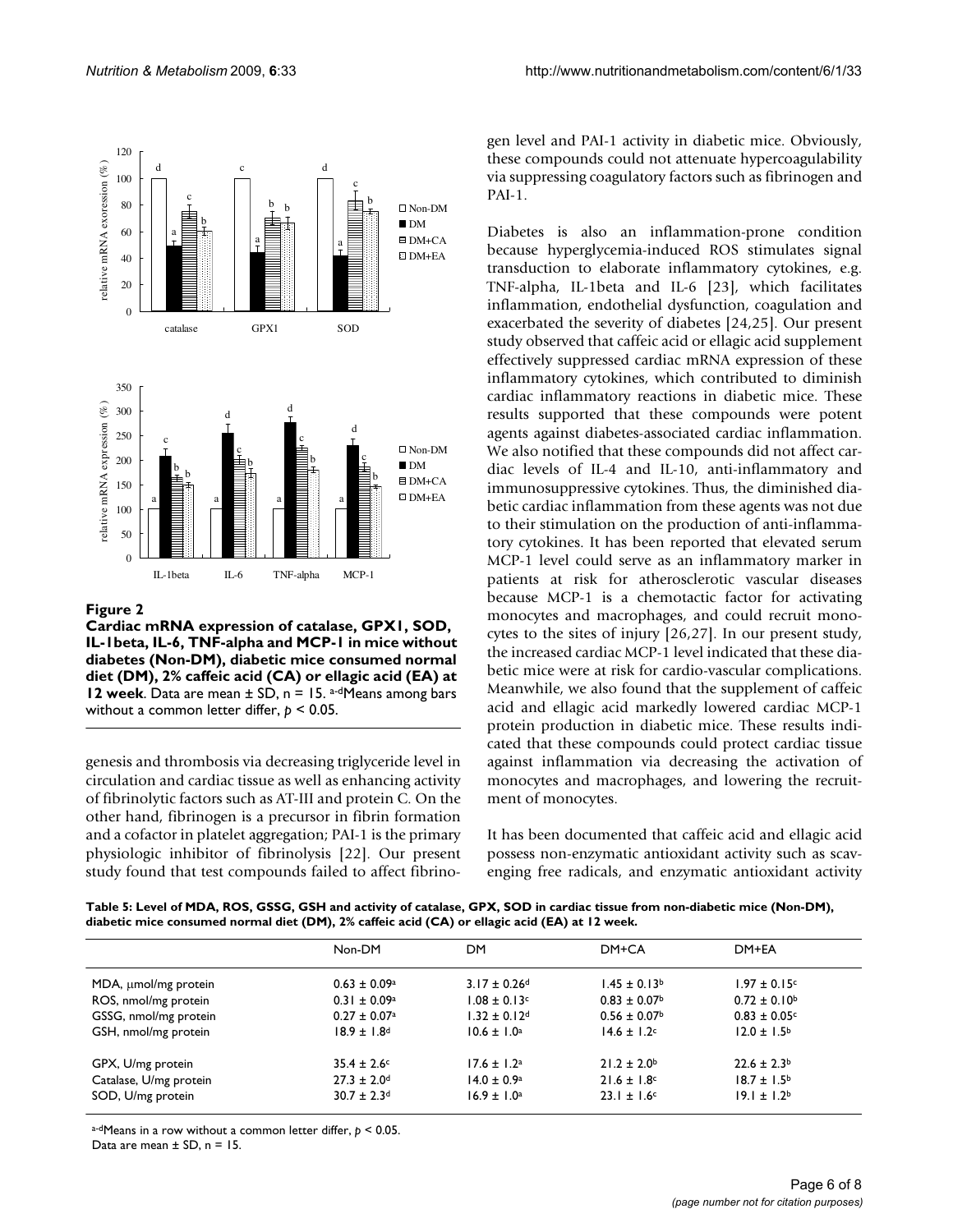**Table 6: Cardiac level (pg/mg protein) of inflammatory cytokine (IL-1beta, IL-6, TNF-alpha and MCP-1), and anti-inflammatory cytokine (IL-4 and IL-10) in non-diabetic (Non-DM), diabetic mice consumed normal diet (DM), 2% caffeic acid (CA) or ellagic acid (EA) at 12 week.**

|           | Non-DM             | DМ                        | DM+CA            | DM+EA                     |
|-----------|--------------------|---------------------------|------------------|---------------------------|
| IL-Ibeta  | $15 \pm 2^a$       | $331 \pm 26$ c            | $234 + 25b$      | $227 + 23b$               |
| IL-6      | $18 \pm 3^{\circ}$ | $411 \pm 30$ <sup>d</sup> | $323 \pm 28$ c   | $226 \pm 26^{\circ}$      |
| TNF-alpha | $19 + 4^a$         | $386 \pm 21$ <sup>d</sup> | $305 \pm 25$ c   | $745 + 19b$               |
| MCP-I     | $16 + 3a$          | $778 + 77d$               | $225 + 16c$      | $192 + 14b$               |
| II -4     | $14 \pm 4^a$       | $230 \pm 24^{\circ}$      | $227 \pm 21^{b}$ | $219 \pm 26^{b}$          |
| IL-10     | $17 \pm 3^a$       | $209 \pm 30^{\circ}$      | $198 \pm 19^{b}$ | $204 \pm 29$ <sup>b</sup> |

a-dMeans in a row without a common letter differ, *p* < 0.05.

Data are mean  $\pm$  SD, n = 15.

such as increasing protein level of antioxidant enzymes [10,28]. Our present study also observed that these compounds could alleviate cardiac oxidative stress via reducing the formation of MDA and ROS; and enhance antioxidant defense via increasing GSH retention and restoring the activity of three antioxidant enzymes as well as up-regulating cardiac mRNA expression of these antioxidant enzymes. Therefore, it is highly possible that the intake of these agents resulted in their accumulation in cardiac tissue, which subsequently decreased cardiac oxidative damage via their anti-oxidative activities. Then, both inflammatory and coagulatory stresses in cardiac tissue were alleviated because the available oxidants such as ROS as inflammation and/or coagulation stimulators were lowered.

Tasaki et al. [29] reported that dietary supplement of ellagic acid up to 5% was safe in rats. Ellagic acid or caffeic acid at 2% was sued in our present study, and we found these compounds at this dose exhibited marked cardiac protective effects and did not cause liver injury. Thus, these agents at this dose might be safe for diabetic application. Further study is necessary to verify the efficiency and safety of these compounds before they are used for human. It is interesting to find that caffeic acid was more effective in increasing GSH content and enhancing catalase and SOD activities; but ellagic acid was more effective in lowering IL-6, TNF-alpha and MCP-1 levels in cardiac tissue. Apparently, the cardiac protective action modes of these two compounds were not identical.

## **Conclusion**

Dietary supplement of caffeic acid and ellagic acid improved glycemic control and lipid metabolism in diabetic mice. These compounds provided triglyceride-lowering, anti-coagulatory, anti-oxidative and antiinflammatory protection for cardiac tissue of diabetic mice. The impact of these agents on cardiac mRNA expression of antioxidant enzymes and cytokines revealed that their protective effects occurred at transcription level. Therefore, the supplement of these compounds might be helpful for the prevention or alleviation of diabetic cardiomyopathy.

## **List of abbreviations used**

AT-III: antithrombin-III; GPX: glutathione peroxidase; GSH: glutathione; GSSG: oxidized glutathione; IL-1beta: interleukin-1beta; MCP-1: monocyte chemoattractant protein-1; MDA: malondialdehyde; PAI-1: plasminogen activator inhibitor-1; ROS: reactive oxygen species; RT-PCR: real-time polymerase chain reaction; SOD: superoxide dismutase; TC: total cholesterol; TG: triglyceride; TNFalpha: tumor necrosis factor-alpha.

## **Competing interests**

The authors declare that they have no competing interests.

#### **Authors' contributions**

All authors were involved in the design of this study; and performed laboratory analyses and statistics. The manuscript was written by Yin MC.

#### **References**

- 1. Tziakas DN, Chalikias GK, Kaski JC: **[Epidemiology of the diabetic](http://www.ncbi.nlm.nih.gov/entrez/query.fcgi?cmd=Retrieve&db=PubMed&dopt=Abstract&list_uids=16340402) [heart.](http://www.ncbi.nlm.nih.gov/entrez/query.fcgi?cmd=Retrieve&db=PubMed&dopt=Abstract&list_uids=16340402)** *Coron Artery Dis* 2005:S3-S10.
- 2. Reasner CA: **[Reducing cardiovascular complications of type 2](http://www.ncbi.nlm.nih.gov/entrez/query.fcgi?cmd=Retrieve&db=PubMed&dopt=Abstract&list_uids=18670366) [diabetes by targeting multiple risk factors.](http://www.ncbi.nlm.nih.gov/entrez/query.fcgi?cmd=Retrieve&db=PubMed&dopt=Abstract&list_uids=18670366)** *J Cardiovasc Pharmacol* 2008, **52:**136-144.
- 3. Sowers JR, Epstein M, Frohlich ED: **[Diabetes, hypertension and](http://www.ncbi.nlm.nih.gov/entrez/query.fcgi?cmd=Retrieve&db=PubMed&dopt=Abstract&list_uids=11304502)** [cardiovascular disease: an update.](http://www.ncbi.nlm.nih.gov/entrez/query.fcgi?cmd=Retrieve&db=PubMed&dopt=Abstract&list_uids=11304502) **37:**1053-1059.
- 4. Ye G, Metreveli NS, Donthi RV, Xia S, Xu M, Carlson EC, Epstein PN: **[Catalase protect cardiomyocyte function in models of type 1](http://www.ncbi.nlm.nih.gov/entrez/query.fcgi?cmd=Retrieve&db=PubMed&dopt=Abstract&list_uids=15111504) [and 2 diabetes.](http://www.ncbi.nlm.nih.gov/entrez/query.fcgi?cmd=Retrieve&db=PubMed&dopt=Abstract&list_uids=15111504)** *Diabetes* 2004, **53:**1336-1343.
- 5. Zhou G, Li X, Hein DW, Xiang X, Marshall JP, Prabhu SD, Cai L: **Metallothionein suppresses angiotensin II-induced nicotinamide adenine dinucleotide phosphate oxidase activation, nitrosative stress, apoptosis, and pathological remodeling in the diabetic heart.** *J Am Coll Cardio* 2008, **52:**655-666.
- 6. Geerlings SE, Brouwer EC, van Kessel KC, Gaastra W, Stolk RP, Hoepelman AL: **Cytokine secretion is impaired in women with diabetes mellitus.** *Euro J Clin Invest* 2000, **30:**995-1001.
- 7. Drimal J, Knezl V, Navarova J, Nedelcevova J, Paulovicova E, Sotnikova VR, Snirc V, Drimal D: **Role of inflammatory cytokines and chemoattractants in rat model of streptozotocin-induced diabetic heart failure.** *Endo Regul* 2008, **42:**129-135.
- 8. Sellappan S, Akoh CC, Krewer G: **[Phenolic compounds and anti](http://www.ncbi.nlm.nih.gov/entrez/query.fcgi?cmd=Retrieve&db=PubMed&dopt=Abstract&list_uids=11929309)[oxidant capacity of Georgia-grown blueberries and blackber](http://www.ncbi.nlm.nih.gov/entrez/query.fcgi?cmd=Retrieve&db=PubMed&dopt=Abstract&list_uids=11929309)[ries.](http://www.ncbi.nlm.nih.gov/entrez/query.fcgi?cmd=Retrieve&db=PubMed&dopt=Abstract&list_uids=11929309)** *J Agric Food Chem* 2002, **50:**2432-2438.
- 9. Mattila P, Kumpulainen J: **[Determination of free and total phe](http://www.ncbi.nlm.nih.gov/entrez/query.fcgi?cmd=Retrieve&db=PubMed&dopt=Abstract&list_uids=12059140)[nolic acids in plant-derived foods by HPLC with diode-array](http://www.ncbi.nlm.nih.gov/entrez/query.fcgi?cmd=Retrieve&db=PubMed&dopt=Abstract&list_uids=12059140) [detection.](http://www.ncbi.nlm.nih.gov/entrez/query.fcgi?cmd=Retrieve&db=PubMed&dopt=Abstract&list_uids=12059140)** *J Agric Food Chem* 2002, **50:**3660-3667.
- 10. Makena PS, Chung KT: **[Effects of various plant polyphenols on](http://www.ncbi.nlm.nih.gov/entrez/query.fcgi?cmd=Retrieve&db=PubMed&dopt=Abstract&list_uids=17560706) [bladder carcinogen benzidine-induced mutagenicity.](http://www.ncbi.nlm.nih.gov/entrez/query.fcgi?cmd=Retrieve&db=PubMed&dopt=Abstract&list_uids=17560706)** *Food Chem Toxicol* 2007, **45:**1899-1909.
- 11. Prakash D, Suri S, Upadhyay G, Singh BN: **[Total phenol, antioxi](http://www.ncbi.nlm.nih.gov/entrez/query.fcgi?cmd=Retrieve&db=PubMed&dopt=Abstract&list_uids=17415953)[dant and free radical scavenging activities of some medicinal](http://www.ncbi.nlm.nih.gov/entrez/query.fcgi?cmd=Retrieve&db=PubMed&dopt=Abstract&list_uids=17415953) [plants.](http://www.ncbi.nlm.nih.gov/entrez/query.fcgi?cmd=Retrieve&db=PubMed&dopt=Abstract&list_uids=17415953)** *Int J Food Sci Nutr* 2007, **58:**18-28.
- 12. Yamada Y, Yasui H, Sakurai H: **[Suppressive effect of caffeic acid](http://www.ncbi.nlm.nih.gov/entrez/query.fcgi?cmd=Retrieve&db=PubMed&dopt=Abstract&list_uids=16836471) and its derivatives on the generation of UVA-induced reac[tive oxygen species in the skin of hairless mice and pharma](http://www.ncbi.nlm.nih.gov/entrez/query.fcgi?cmd=Retrieve&db=PubMed&dopt=Abstract&list_uids=16836471)cokinetic analysis on organ distribution of caffeic acid in ddY [mice.](http://www.ncbi.nlm.nih.gov/entrez/query.fcgi?cmd=Retrieve&db=PubMed&dopt=Abstract&list_uids=16836471)** *Photochem Photobiol* 2006, **82:**1668-1676.
- 13. Cheng JT, Liu IM, Tzeng TF, Chen WC, Hayakawa S, Yamamoto T: **[Release of beta-endorphin by caffeic acid to lower plasma](http://www.ncbi.nlm.nih.gov/entrez/query.fcgi?cmd=Retrieve&db=PubMed&dopt=Abstract&list_uids=12778369)**